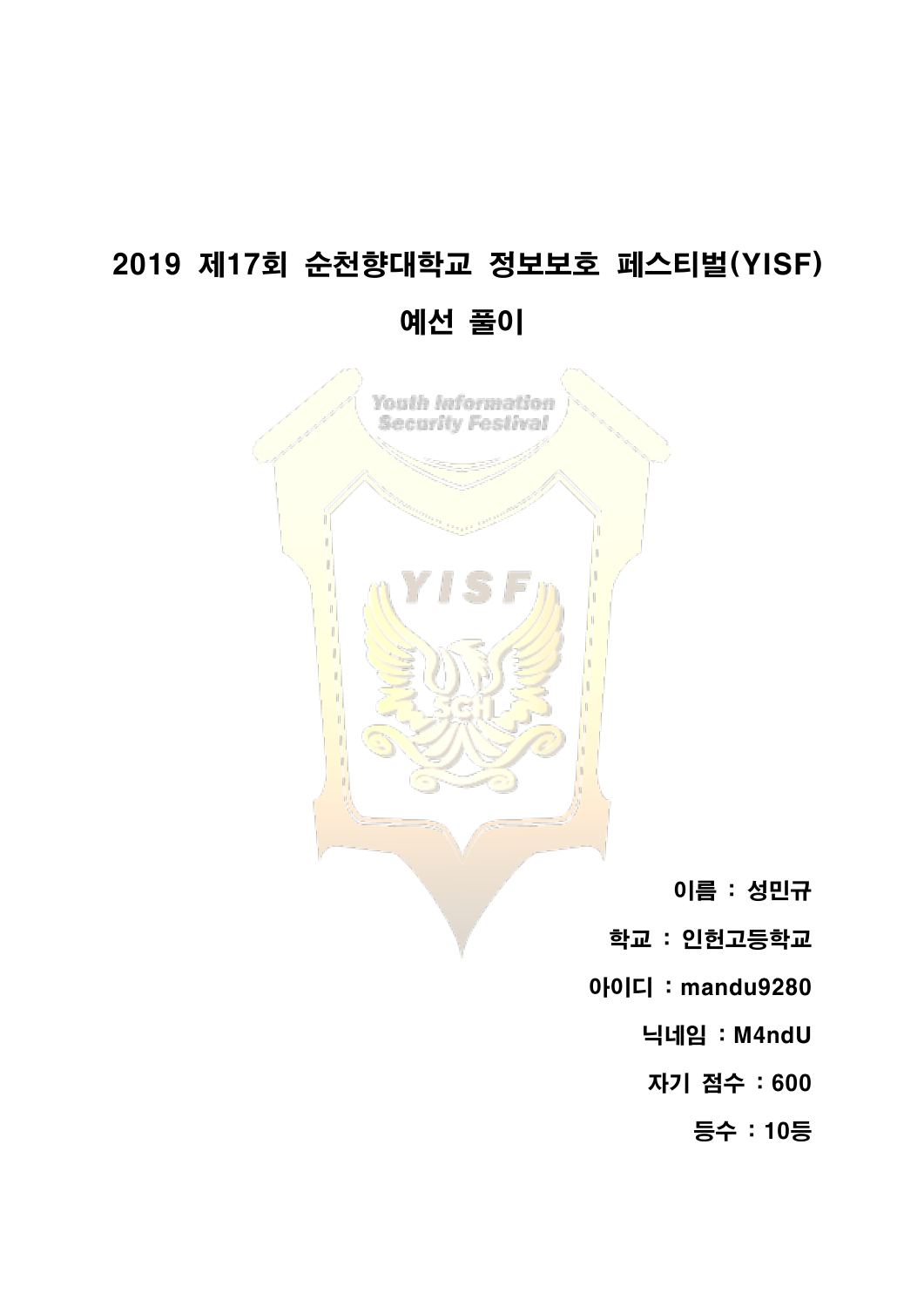# Reversing 50

문제 이름

기밀 문서

문제 설명

| 0<br>무엇이               | 문서에는                                                                                                             |                               | 들어있는지        | Youth Information<br>엄청난ecurity 것이 ival | 들어있는게                |      | 분명하다.<br>확인해볼까? |
|------------------------|------------------------------------------------------------------------------------------------------------------|-------------------------------|--------------|-----------------------------------------|----------------------|------|-----------------|
|                        | <b>TOP_SECRET</b>                                                                                                |                               |              |                                         |                      |      |                 |
| Hint1                  |                                                                                                                  |                               | 특정           | 폴더와                                     |                      | 파일   | 이름?             |
|                        | Hint2 : 비밀번호 변조                                                                                                  |                               |              |                                         |                      |      |                 |
|                        | Exeinfo PE - ver.0.0.4.4 by A.S.L - 966+54 sign 2016.09.29                                                       |                               |              |                                         |                      |      |                 |
|                        | TOP_SECRET<br>File:                                                                                              |                               |              |                                         | 户旦                   | Ē    |                 |
|                        | Entry Point : 000008C0                                                                                           | 00 <sub>1</sub><br>$\epsilon$ | EP Section : | ?127                                    |                      | ال . |                 |
| $\mathscr{C}_{\sigma}$ | File Offset : ?                                                                                                  |                               | First Bytes: | TF.45.4C.46.02                          |                      | Plug |                 |
|                        | Linker Info: $\sqrt{2}$                                                                                          |                               | SubSystem: ? |                                         |                      | ☎    |                 |
|                        | File Size :<br>00002BE0h                                                                                         | N<br>$\,<$                    | Overlay:     | $\overline{\cdot}$                      |                      | S.   |                 |
|                        | Diagnose:                                                                                                        |                               |              |                                         | €                    | ×    |                 |
|                        | NOT Win EXE - .o - ELF executable [ 64bit obj. Shared obj file - CPU : A<br>Lamer Info - Help Hint - Unpack info |                               |              | No. 10 ms.                              | $\geq$               | Rip  |                 |
|                        | -> Compiler : GCC: (Ubuntu 7.4.0-1ubuntu1~18.04.1) 7.4.0                                                         |                               |              |                                         | $\ddot{\bm{\theta}}$ | ≥>   |                 |
|                        |                                                                                                                  |                               |              |                                         |                      |      |                 |

ELF 64bit 파일입니다.

IDA로 분석을 하였습니다.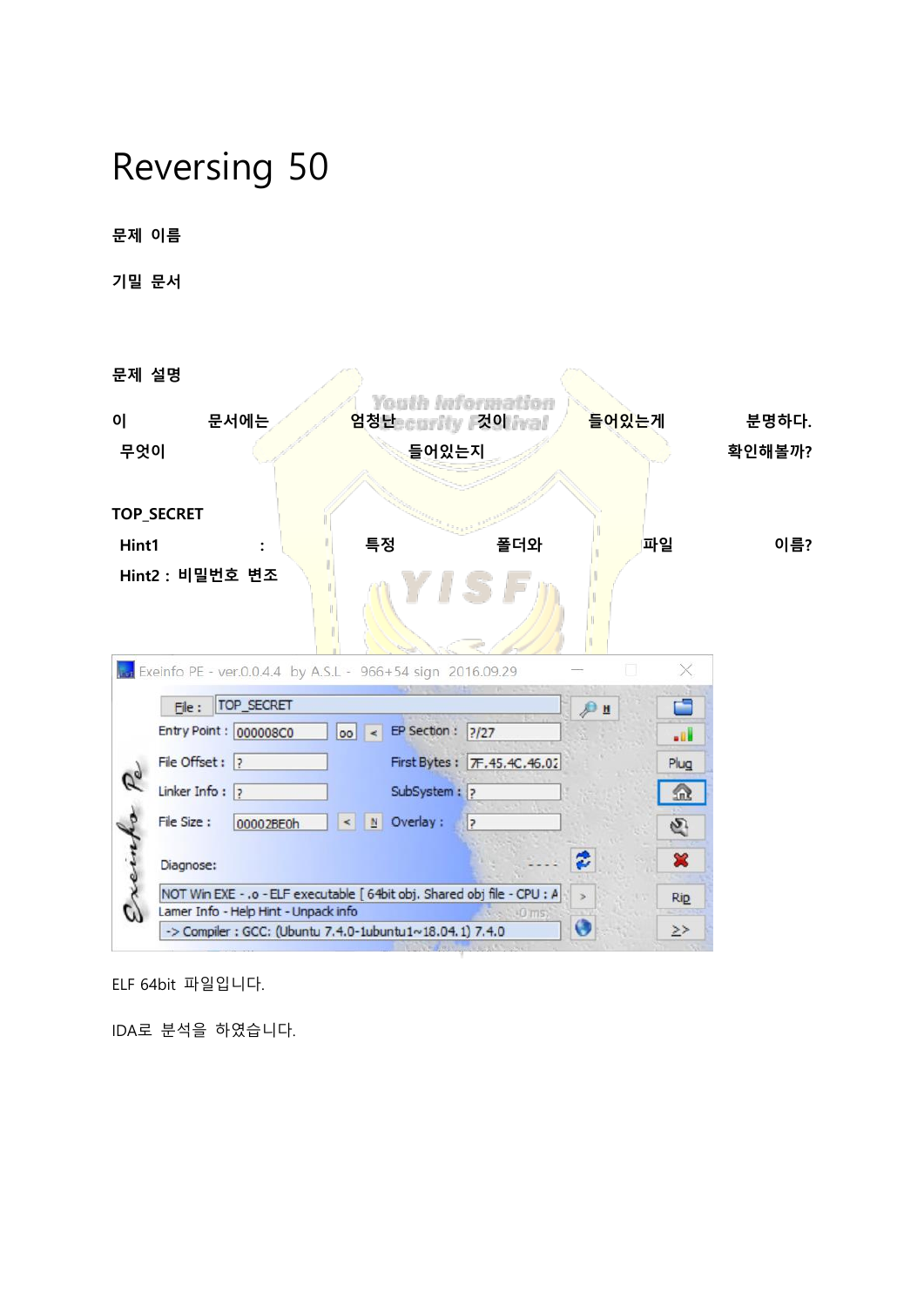```
\mathbf{1}\frac{1}{2}\overline{\mathbf{3}}char *v3; // ST20_8@1
    4signed _{-}int64 \nu4; // rdi@2
    \overline{5}__int64 result; // rax@5
        --int64 06; // rcx@5<br>char *07; // [sp+18h] [bp-A8h]@1<br>char buf; // [sp+30h] [bp-90h]@1
    \sqrt{6}\overline{1}\lvert \rvert__int64 u9; // [sp+B8h] [bp-8h]@1
   \overline{9}10u9 = *MK_FP(__FS__, 40LL);<br>memset(&buf, 0, 0x80uLL);
• 11-12• 1307 = strrchr(*a2, 47) + 1;-1403 = \text{getcwd}(\text{&}buf, 0 \times 80uLL);
        printf("path : %sumfilename : %sumbw", v3, v7, a2);<br>sub_B2F(v3, v7);
• 15-16•17if ( dword_20240C == 1 )18€
           04 = (signed \_int 64)(07 + 6);<br>if ( !strncmp(07 + 6, "Flag", 4uLL) )• 19•2021€
\bullet 22
             ++dword_20240C;
\bullet 23
             sub\_DET(v4, 'flag');
  24Þ
\bullet 25
           sub_D64(04, 'flag");
  26
        \mathcal{A}•27result = 0LL;\bullet 28
       06 = xMK_FP(__FS__, 40LL) ^ 09;
•29return result;
\bullet 30)
                                          ANN
```
v3 경로랑 v7 파일명을 인자<mark>로 sub B2F함수</mark>를 호출합니다.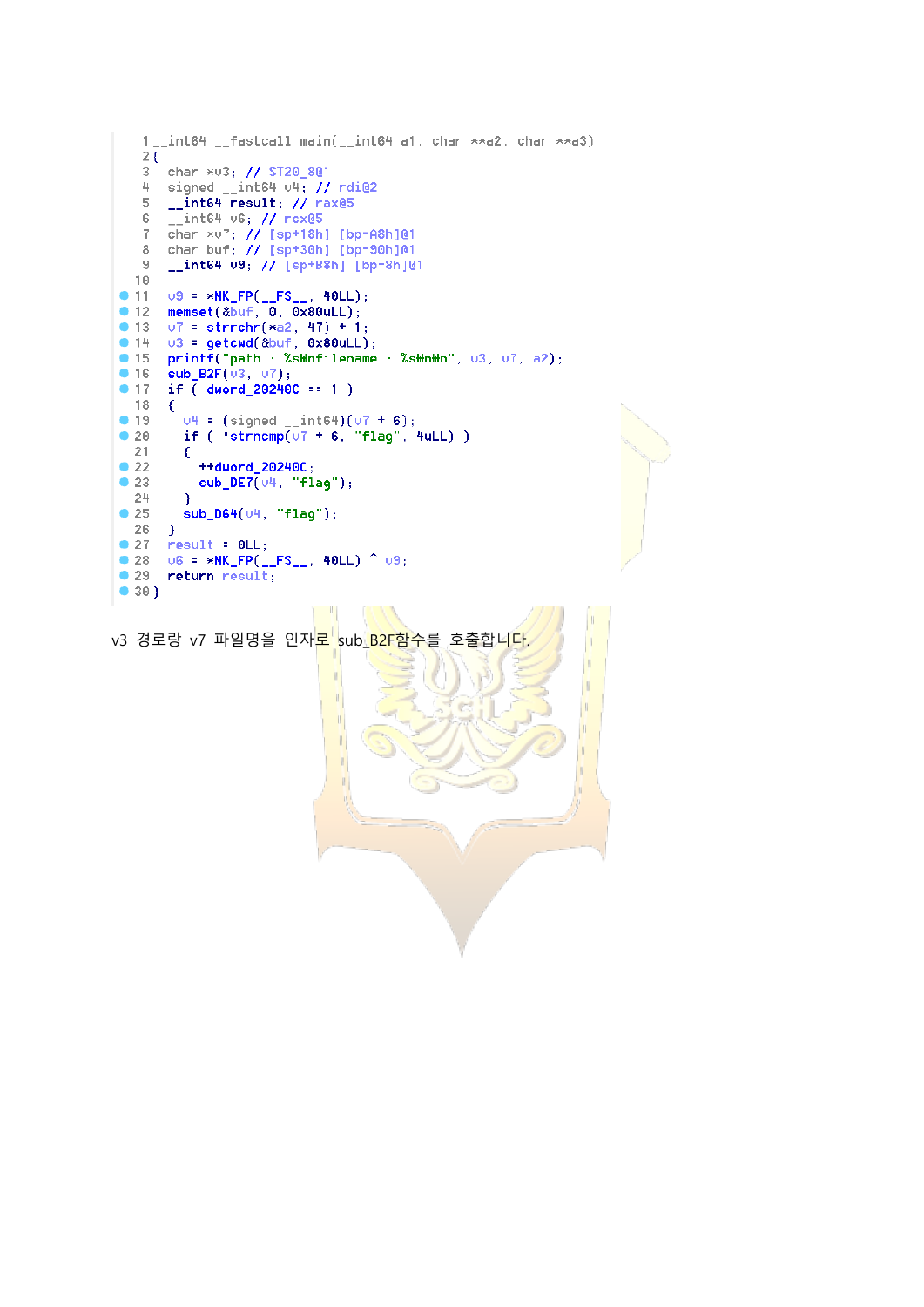```
if ( !strncmp((const char \ast)(a1 + 6), "YISF", 4uLL) )
94243
       -6
-44puts("whnHmm...?Wh");
• 45if ( 'strncmp((const char \times)(a1 + 11), "TOP_SECRET", 0xAuLL) )
  46
         Ŧ
-47puts("Please enter your ID and Password... \n");
           printf("ID: ", "TOP_SECRET", a2);
•48fgets(s, 64, stdin);<br>printf("PW : ", 64LL);
-49•50•51fgets(013, 64, stdin);•52\frac{1}{2} strcpy(dest, \frac{1}{3};
           if (strncmp(s, aThe_world_best, 0x19uLL) || strncmp(013, aQwe123, 6uLL) )
• 53
  54
           T
•55puts("\nYou don't have permission!!\n");
•56exit(0);57
           P)
           puts("\nsuccess!!\n");
● 58
•59+ + dword_20240C;
  60
         3
         else
  6162
         \epsilonputs("Invalid Directory Name\n");
● 63
  64\overline{\phantom{a}}65
       n
  66
      else
  67
       €
● 68
         puts("Ivalid Directory Name\n");
  69
       P
       result dest;
•70•7103 = xMK_FP(__FS__, 40LL) ^ 021;
•72return result;
\bullet 73)
```
sub\_B2F함수를 보면, 실행경<mark>로</mark>의 <mark>7번째 문자부터는 YISF가</mark> 있어야 하고, 12번째 문자부터는 TOP\_SECRET가 있어야 합니다. 따라서 TOP\_SECRET파일을 /home/YISF/TOP\_SECRET/ 경로로 이동 시켰습니다.

```
data:0000000000202010align 20h
 data:0000000000202020 ; char aThe_world_best[]
 data:0000000000202020 aThe_world_best db 'The_World_Best_Programmer',0
 data:000000000202020
                                                                      ; DATA XREF: sub_B2F+19CTo
 data:00000000020203A
                                                  \thetadb
 data 000000000020203R
                                            d<sub>b</sub>A
id = The_World_Best_Programmer
 data:000000000020205F
                                        db\Omegadata:0000000000202060 ; char aQwe123[]
                                            qwe1231,0
 data:0000000000202060 aQwe123
                                        db: DATA XREF: sub_B2F+1B8To
 data:0000000000202067
                                        dh
                                              \Omegadata:0000000000202068
                                        db\pmb{0}data:0000000000202069
                                        db\theta
```

```
pw = qwe123
```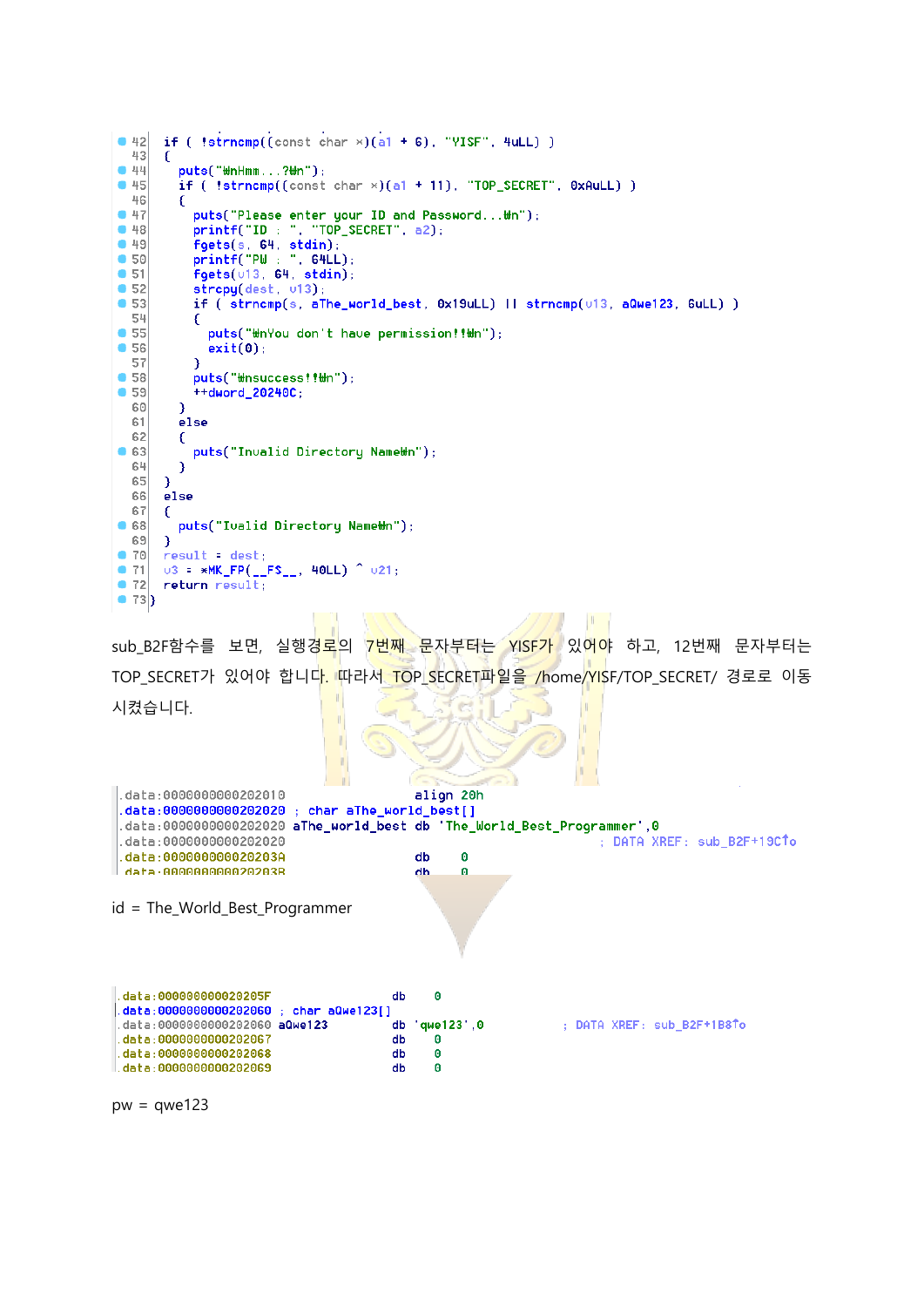mandu@mandu-VirtualBox:/home/YISF/TOP\_SECRET\$ ./TOP\_SECRET path : /home/YISF/TOP\_SECRET filename : TOP SECRET

 $Hmm...?$ 

Please enter your ID and Password...

ID : The World Best Programmer PW : qwe123

success!!

YISF{Hin! Ar3 Y0u D3ce1ved??}

하지만, 출력된 플래그는 인증이 되지 않았습니다.

| 19           | -<br>$04 = (signal \_int64)(07 + 6);$        |
|--------------|----------------------------------------------|
| •20          | if $($ !strncmp $(v7 + 6,$ "flag", 4uLL) $)$ |
| 21           |                                              |
| $\bullet$ 22 | ++dword 20240C:                              |
| $\bullet$ 23 | sub $DE7(v4, "flag")$ :                      |
| 24           |                                              |
| 25           | $sub\_DB4(v4, "flag")$ ;                     |
| 26           |                                              |

다시 메인함수를 보면, 파일명<mark>의</mark> 7번<mark>째 문자부터 flag가 있는</mark> 경<mark>우와</mark> 없는 경우에 따라 플래그를 출력해주는 함수가 다른 것을 <mark>알</mark> 수 있었습니다.

 $\mathbb{R}$   $\rightarrow$ 

ر ب

```
mandu@mandu-VirtualBox:/home/YISF/TOP_SECRET$ ./123456flag
path : /home/YISF/TOP SECRET
filename : 123456flag
Hmm...?Please enter your ID and Password...
ID : The World Best Programmer
PW : qwe123
success!!
        YISF{5252~~_I_6eliev3d!!!}
```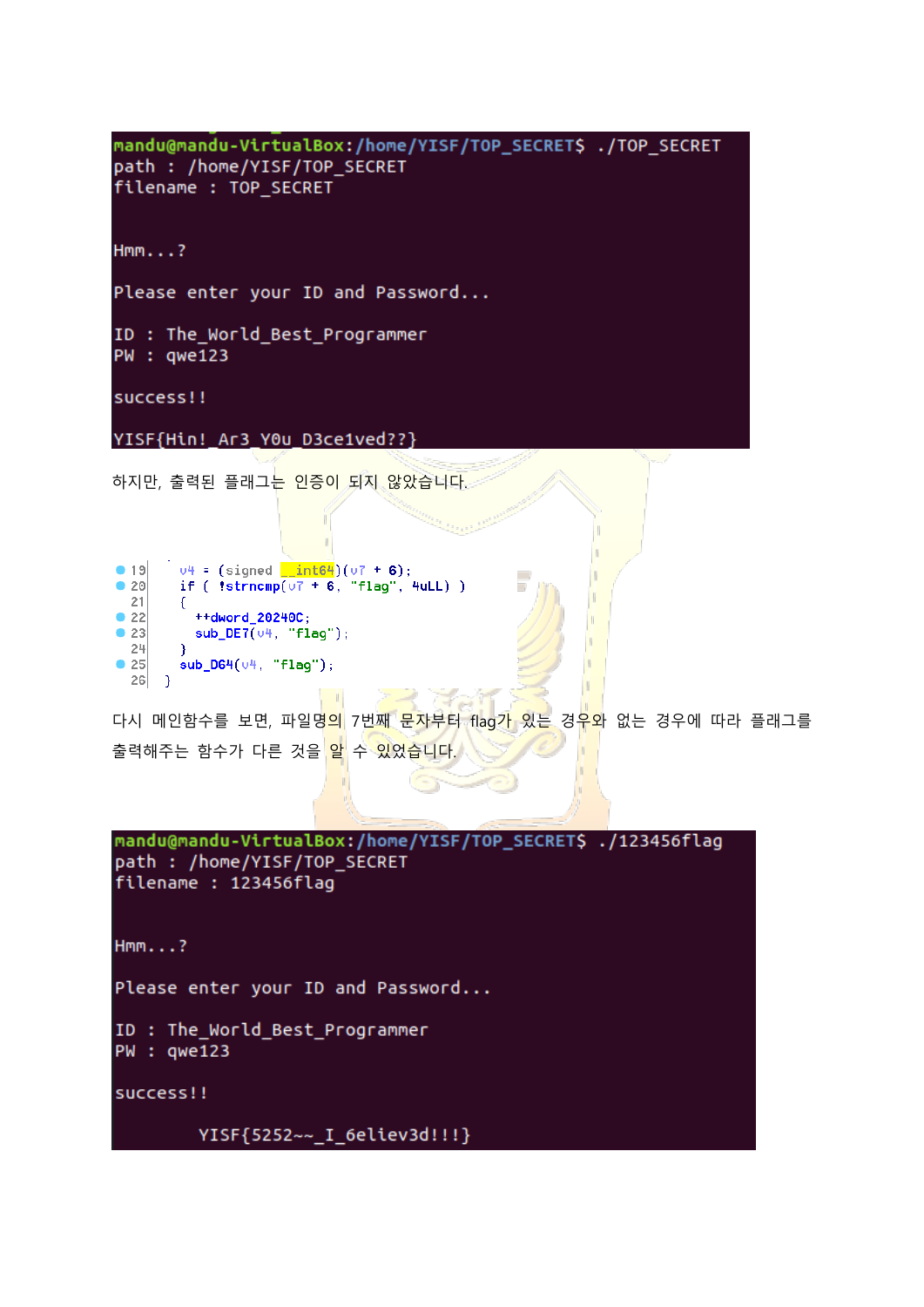그래서 파일명을 123456flag로 변경하고 다시 실행하였습니다.

이 결과, 올바른 플래그를 얻을 수 있었습니다.

#### Forensic 50

Youth Information **Security Festival** 

문제 이름

범죄를 증명하라(1)

문제 설명

마약관련 범죄를 저지른 범죄조직을 감시하던중 네트워크를 통해 정보를 주고받았다는 제보를 받 았다. 패킷을 수집하였으나 분<mark>석</mark>을 할 <del>수</del> 있는 사람이 없어 분석을 못하고 있다. 수사기관을 도와 분석을 가지고 아니라 그 사람들은 아이들에게 아무리하자.

[Link1](https://www.dropbox.com/s/76hj87unrg77h0e/YISF50.zip?dl=0)

[Link2](https://www.dropbox.com/s/a5blh8f7l6ix5ng/YISF50.zip?dl=0)

[Link3](https://drive.google.com/open?id=1JRiOgyldXTKZYO7rYksrwBtsh4qDdypr)

압축 비밀번

호 :wjswoddmstlwkrehldjTek.sjdhkskdmlRmxdmfqhwkRnsk....ejaqufk!djelRkwlvnftndlTsmswlg ksqjswlzuqhrpTek.

<제보1> 익명의 제보자는 조직원들이 FTP를 이용하여 파일을 공유했다라고 한다. <제보2> 익명의 제보자는 recovery라는 메시지를 남긴 채 연락이 두절되었다..... <제보3> 연락 두절된 제보자가 image.zip을 복구하라는 메세지를 보냈다!

Wireshark로 분석하였습니다.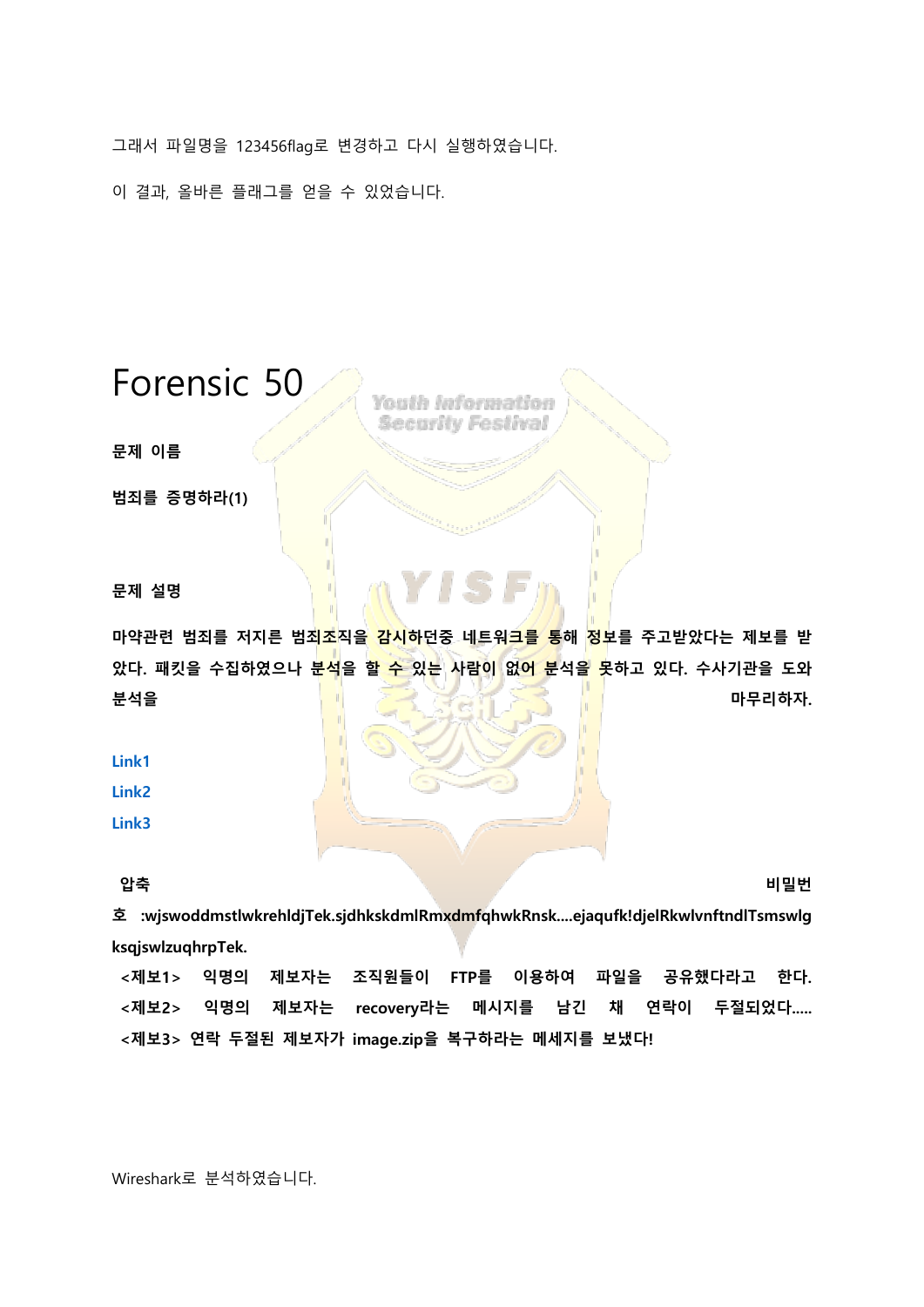ftp-data 패킷을 분석해서 4개의 파일을 카빙할 수 있었습니다.

(Image.zip, 이미지 파일 2개, 멜론 설치파일.)

이중 image.zip파일이 오류로 열리지 않습니다. 이 image.zip파일을 복구하여 파일을 읽어야 했습 니다.

HxD로 열어보면 파일이 한 개 존재함을 알 수 있는데, 데이터 부분만 추출하여 zip파일을 만든 뒤에 아래 코드로 압축을 풀 수 있었습니다.

|                                       |    |                |             |                   |     |                 |    |    |          |    |                | <b>Youth Information</b><br>Socurity Eactival |                               |          |          |       |                                  |
|---------------------------------------|----|----------------|-------------|-------------------|-----|-----------------|----|----|----------|----|----------------|-----------------------------------------------|-------------------------------|----------|----------|-------|----------------------------------|
| $\frac{50}{60}$<br>image.zip          |    |                |             |                   |     |                 |    |    |          |    |                |                                               |                               |          |          |       |                                  |
| Offset (h)                            | 00 | 01             |             | 02 03 04 05       |     |                 |    |    |          |    |                |                                               | 06 07 08 09 0A 0B 0C 0D 0E 0F |          |          |       | Decoded text                     |
| 00000000                              | 50 | 4 <sub>B</sub> | 03          | 04                | 14  | o٥              | 00 | 08 | 02       | o٥ | oз             | 00.                                           | AВ                            | A 9      |          | DE 4E | PK«©ÞN                           |
| 00000010                              | 85 | 60             | EО          | A 9               | 1 F | 00              | 00 | 00 | 1D       | 00 | 00             | 00                                            | 00                            | 00       |          | 00 00 | …`à©                             |
| 00000020                              | 00 | 00             | 00          | 00                | 00  | 00              | 00 | 00 | 8B       | F4 | 0 <sup>C</sup> | 76                                            | AB                            | 8E       | 34       | 08    | <mark>.ô.v«Ž4</mark> .           |
| 00000030                              | 8D | 37             | 09          | 32                | 8E  | 77              | 37 | 30 | 70       | 89 | - F7           |                                               | 30 FO                         | 35 8E F7 |          |       | .7.2Žw70p‱÷0ð5Ž∙                 |
| 00000040                              | 35 | F1             |             | 36 OE AA 05 00    |     |                 |    | 50 | 4B       | 01 | 02             |                                               | 14 00                         | 14       |          | 00 00 | 5ñ6. <sup>2</sup> PK.            |
| 00000050                              | 08 | 08             |             | 00 AB A9          |     | DE              | 4E | 85 | 60       | E0 | A9             | 1F                                            | 00                            | 00       | 00       | 1D    | «©ÞN…`à©.                        |
| 00000060                              | 00 | 00             | 00          | 00                | 00  | 24              | 00 | 00 | 00       | 00 | 00             | 00                                            | 00                            | 20       |          | 00 00 | . S                              |
| 00000070                              | 00 | 00             | 00          | 00                | 00  | 00              | 00 | 00 | 00       | 00 | 00             | 00                                            | 00                            |          | 0A 00 20 |       |                                  |
| 00000080                              | 00 | 00             | 00          | 00                | 00  | 01              | 00 | 18 | 00       | 01 | 9D             | ΕF                                            | 34                            | 3D       |          | 2F D5 | $\ldots \ldots$ $14 = 70$        |
| 00000090                              | 01 | в1             | 97          | 6A                | 04  | зс              | 2F | D5 | 01       | в1 | 97             | 6А                                            | 04                            | зс       |          | 2F D5 | .±—j. Õ.±—j.</Õ</td              |
| 000000A0                              | 01 | 50             | 4B          | 05                | 06  | 00              | 00 |    | 00 00 01 |    | 00             | 01                                            | 00                            |          | 5A 00 00 |       | .PK. Z. .                        |
| 000000B0                              |    |                | 00 45 00 00 |                   | 00  | 00 <sub>1</sub> | 00 |    |          |    |                |                                               |                               |          |          |       | $E_{1}$ .                        |
| 카빙한 image.zip파일의 데이터 <mark>부</mark> 분 |    |                |             |                   |     |                 |    |    |          |    |                |                                               |                               |          |          |       |                                  |
|                                       |    |                |             |                   |     |                 |    |    |          |    |                |                                               |                               |          |          |       |                                  |
| $F_8^p$<br>image.zip                  |    |                |             |                   |     |                 |    |    |          |    |                |                                               |                               |          |          |       |                                  |
| Offset(h)                             | 00 | 01             | 02 03       |                   | 04  | 05              | 06 | 07 | 08       | 09 | OA OB          |                                               | OC OD                         |          | OE OF    |       | Decoded text                     |
| 00000000                              | 8B | FA             | оc          | 76                | ΆB  | 8F.             | 34 | oв | 8D       | 37 | 09             | 32                                            | 8Ε                            | 77       | 37 30    |       | $\langle$ ô. $\nabla$ «Ž47.2Žw70 |
| 00000010                              |    | 7089           |             | F7 30 F0 35 8E F7 |     |                 |    |    |          |    |                |                                               | 35 F1 36 OE AA 05 00          |          |          |       | p%÷0ð5Ž÷5ñ6.ª                    |

import zlib

d = open('image.zip').read()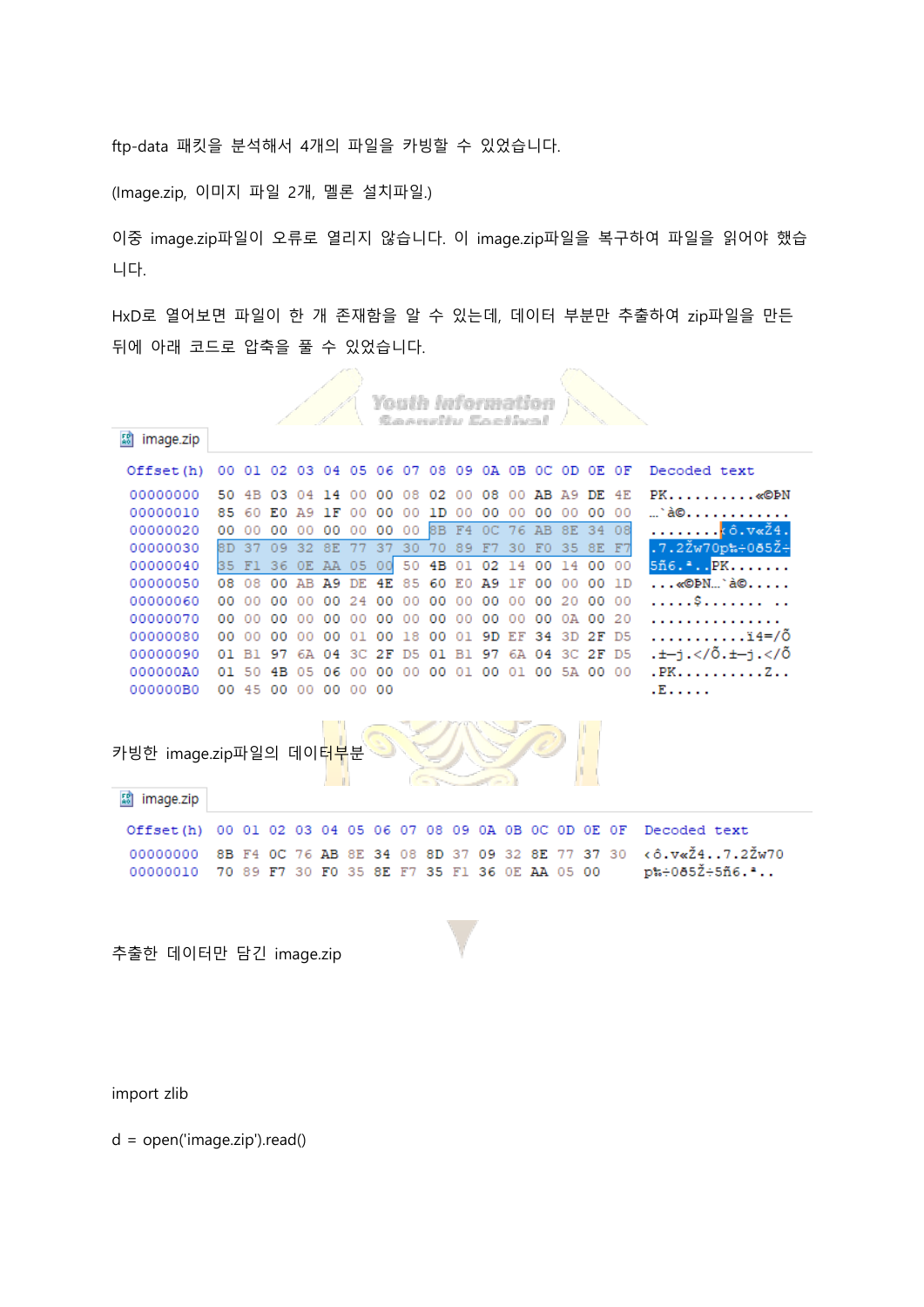print zlib.decompress(d, -15)

#YISF{Y0U\_4R3\_G00D\_H0M3\_M4K3R}

Misc 50 Youth Information 문제 이름 **Security Festival** 룰 확인 문제 설명 룰을 확인하세요! 대회의 룰을 읽고 하단의 '확<mark>인을</mark> 클릭<mark>하면</mark>' 플래그가 나<del>왔습</del>니다. FLAG: YISF{G00D\_LUCK\_3V3RY01V3}

## Misc 100

문제 이름

Hidden area search

문제 설명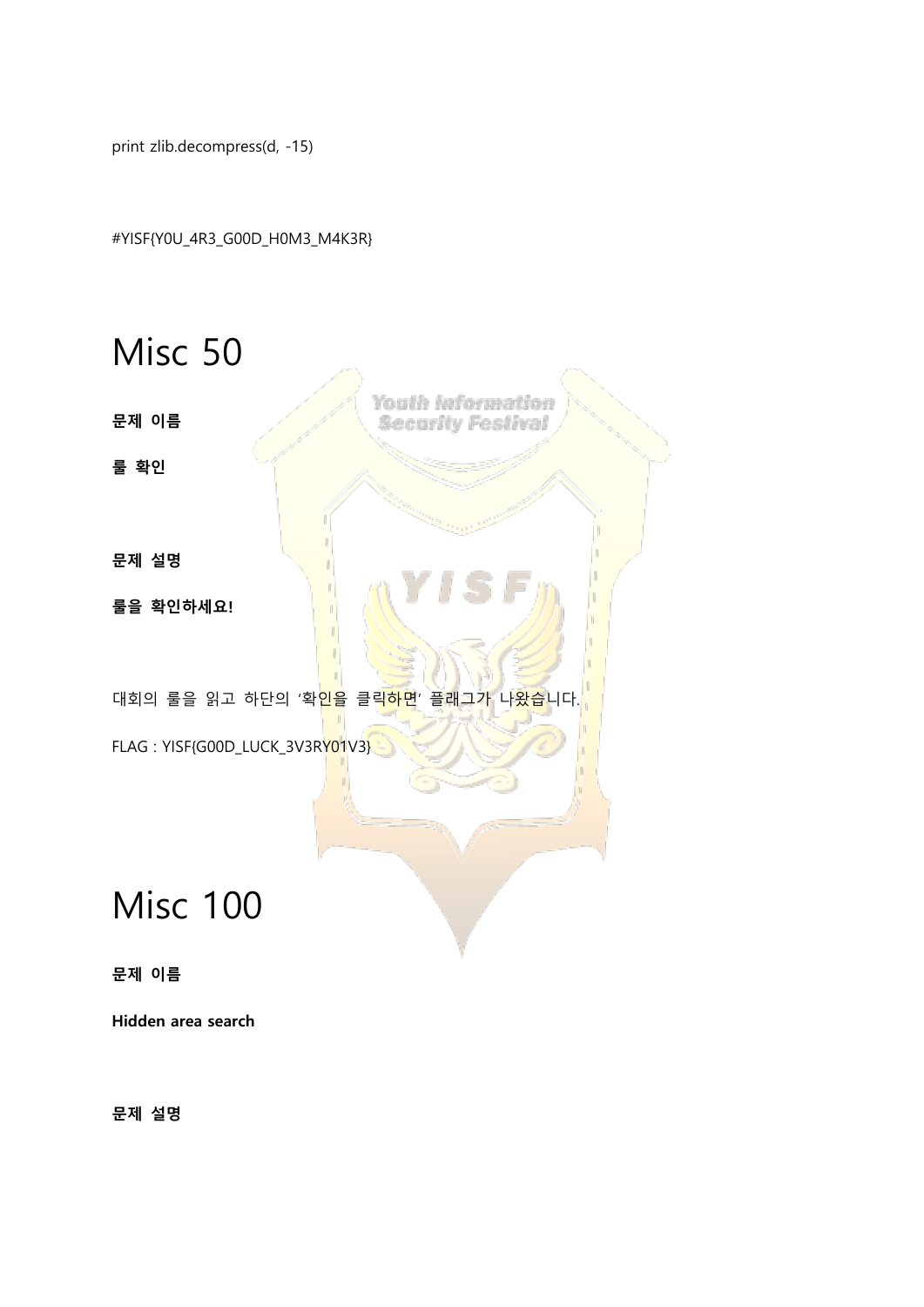매 문제마다 새로운 직선방정식 3개가 주어진다. 이 직선방정식들로 만들어진 삼각형의 넓이를 구하여라

일차방정식 3개를 입력받아, 각각 두 방정식끼리의 교점을 구하고, 세 점의 좌표를 알 때의 삼각 형 넓이 공식에 대입하여 넓<mark>이를 구하였습니다. formation</mark><br>Security Festival Python3 solve.py from sympy import \* from pwn import \* def cleaneqn(s):  $s = str(s)$  s= list(map(str, s.split()))  $s[0] = s[0]$ .replace("b", "")  $s[6] = s[6]$ .replace("\\m'","") if int(s[3])<0:  $ss = s[0] +$ "\*"+s[1]+s[3]+"\*"+s[4]+" "+s[6] else:  $ss = s[0]+$ "\*"+s[1]+s[2]+s[3]+"\*"+s[4]+" "+s[6] return ss

def solveeqn(a1, a2):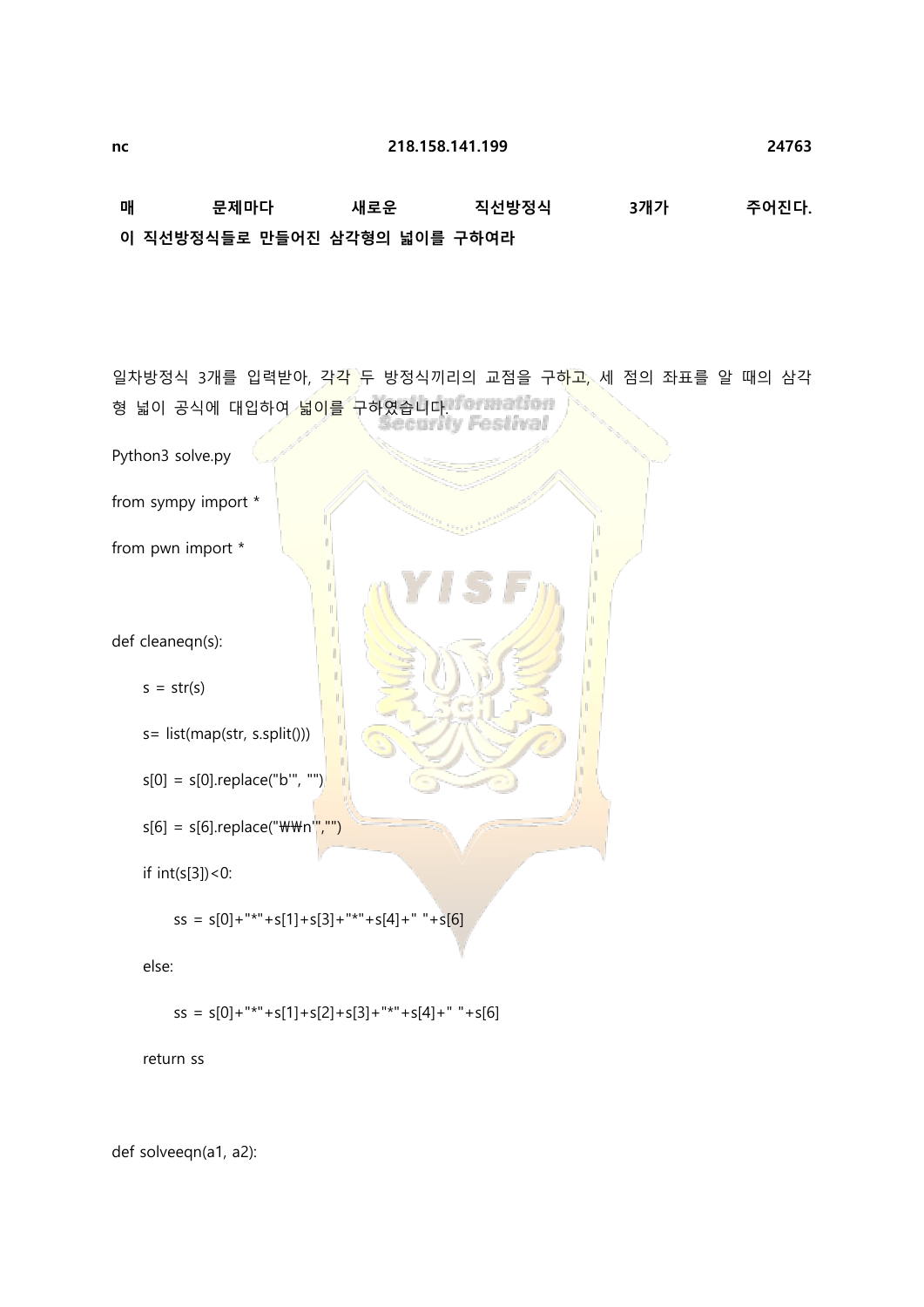$x, y =$  symbols('x y')

 $a1 = a1.split()$ 

 $a2 = a2.split()$ 

return eval("solve( [ Eq("+a1[0]+" ,"+a1[1]+"), Eq("+a2[0]+", "+a2[1]+") ], [x,y] )")

def solve\_func(e):

 $x, y =$  symbols('x y')

Youth Information **Security Festival** 

for i in range(0,3):

e[i] = cleaneqn(<mark>e[i]) #</mark>입력받은 방정식을 sympy가 입력받을 수 있는 형태로 변환

ss1 = solveeqn(e[0], e[1]) #교점 좌표 구하기

 $ss2 = solveeqn(e[1], e[2])$ 

$$
ss3 = solveeqn(e[0], e[2])
$$

- $x1 = ss1[x]$
- $y1 = ss1[y]$

 $x2 = ss2[x]$ 

 $y2 = ss2[y]$ 

 $x3 = ss3[x]$ 

 $y3 = ss3[y]$ 

#각 꼭짓점의 좌표를 알 때의 삼각형 넓이 공식

ans =  $0.5*abs((x1 - x2)*y3 + (x2-x3)*y1 + (x3-x1)*y2)$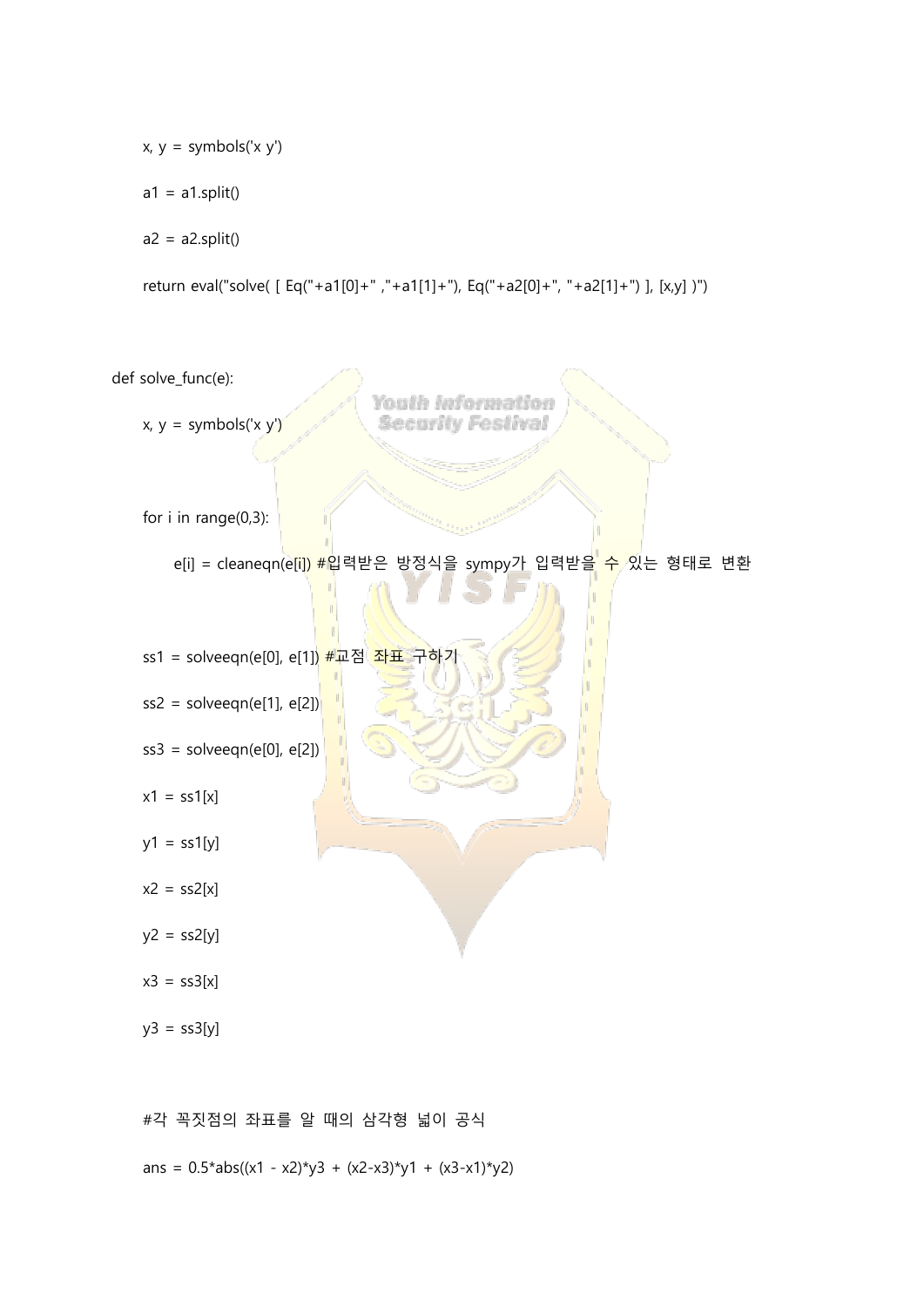return ans

#main

equation = ["0"]\*3 #방정식을 저장하기 위함

p = remote("218.158.141.199", 24763)

p.recvuntil("Start>")

p.recvline()

p.recvline()

for i in range(0, 100):

print(p.recvline()) #step

p.recvline()

equation[0] = p.recvline()

equation[1] =  $p$ .recvline()

 $equation[2] = p.recoline()$ 

for j in range(0, 3):

print(equation[j])

p.recvuntil(":")

p.sendline(str(solve\_func(equation)))

print(p.recvline()) #correct

p.recvline()

Youth Information **Security Festival** 

p.interactive()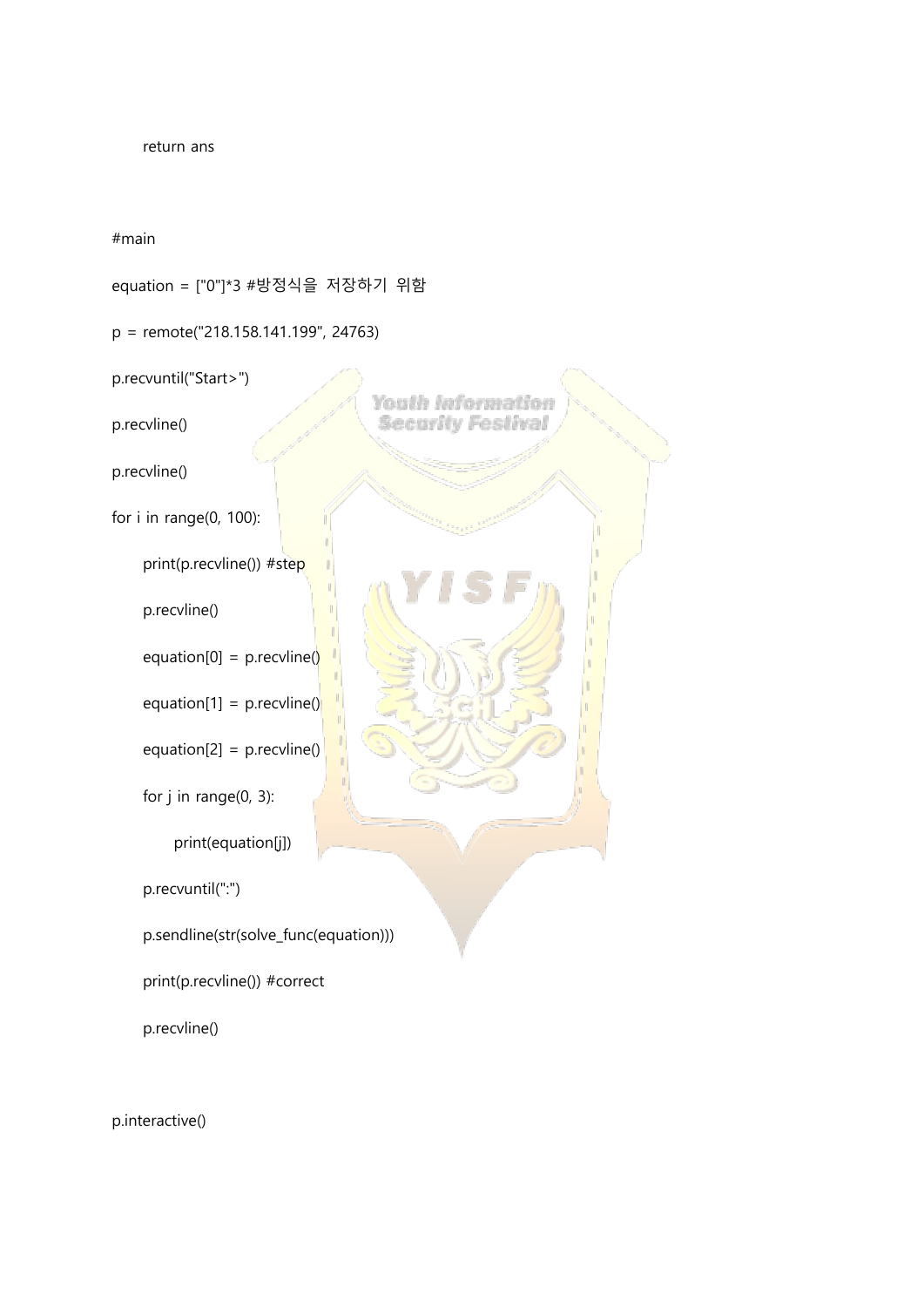### Misc 150

문제 이름

Youth Information **Security Festival** 

Rule\_reverse\_engineering

문제 설명

[MISC-150]Rule\_reverse\_engineering nc 218.158.141.182  $\frac{218.158.141.182}{218.158.141.182}$ 

실행마다 예시인 문<mark>자열이 달라지는데 바이</mark>너리값<mark>은</mark> 같을 때가 있다. 같은 것을 보면 문자열<mark>에서 바이너리로 변하는 일</mark>정<mark>한</mark> 규칙이 있는 것 같다. 규칙이 적용된 문자열이 주어진 바이너리와 같도록 문자열을 입력해라

주어진 테이블에 맞추어서 치환해주면 됐습니다.

치환시 중요했던 점은, 치환해야할 문자열의 길이가 긴 것 부터 치환을 했어야 했고,

치환한 문자가 0이나 1일 경우 원래 문자와 겹치므로 다른 범위의 문자로 바꾼 뒤에 다시 0이나 1로 돌려주어야 했습니다.

Python3 solve.py

from pwn import \*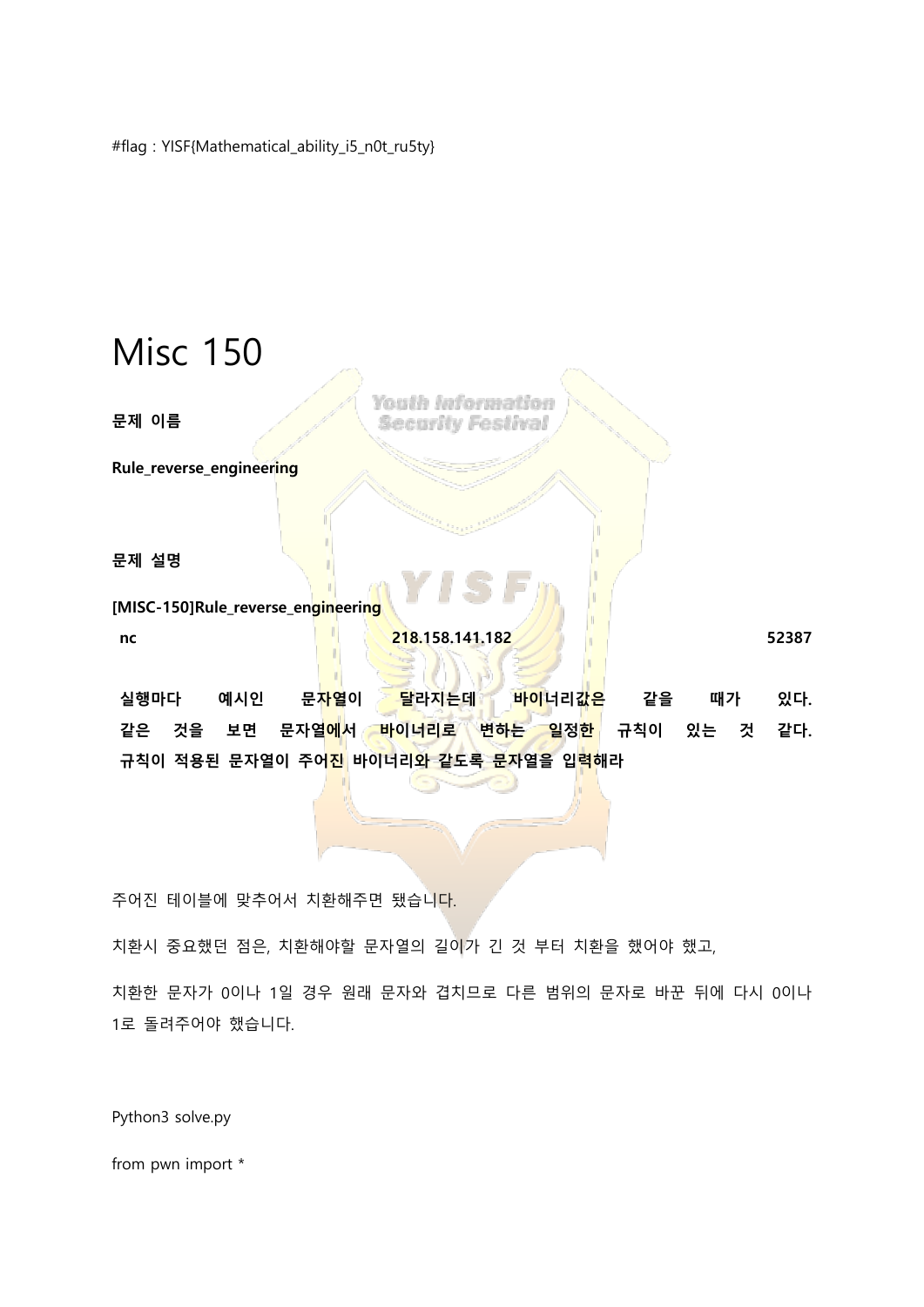import ast

def ccccc(h):

 $h = h$ .replace('b"table : ', "")  $h = h$ .replace('\\m"', "") print(h) Youth Information inn = ast.literal\_eval(h) #type dictionary West Ival return inn def ddd(e): e = e.replace("b'", "")  $e = e$ .replace("\\m'", "") return e def ans(innn, task):  $in$ nn =  $ccccc(in)$ 

 ss = sorted(innn, key=lambda k : innn[k]) #치환 대상 문자열의 길이가 긴 순서대로 치환  $task = ddd(task)$ 

for j in ss:

 $p=j$ 

 if j == "1": #치환 대상의 문자열과 동일한 0 과 1을 범위 밖의 문자로 치환하여 나중에 다시 되돌림

 $p = "#"$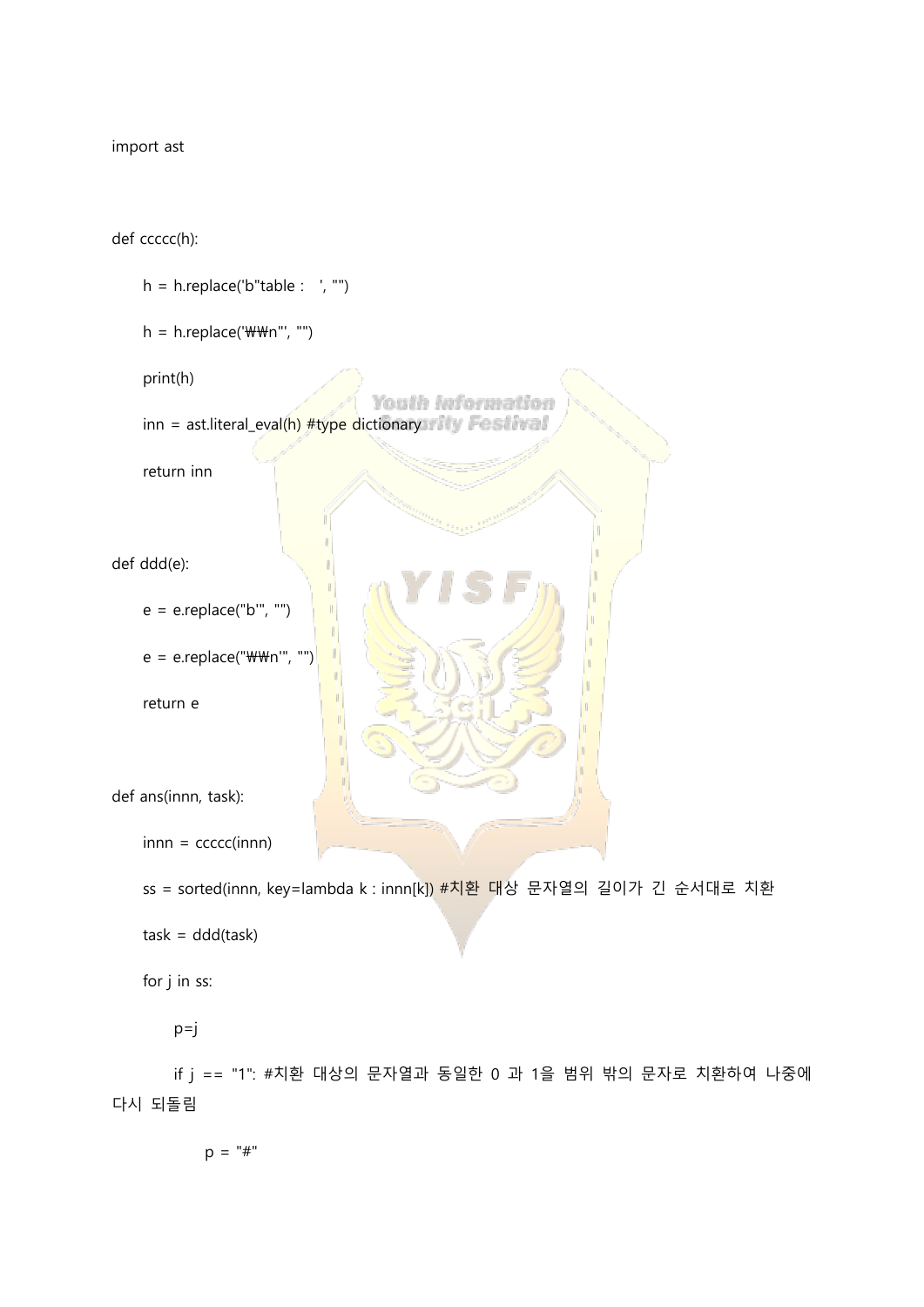```
if j = 0":
             p = "@" task = task.replace(innn[j], p)
    task = task.replace("#", "1")
     task = task.replace("@", "0")
     print(task)
                                       Youth Information
     return task
                                       Security Festival
#main
p = remote("218.158.141.182", 52387)
p.recvuntil("Step : 1")
p.recvline()
p.recvline()
for i in range(0, 99):
     try:
         t = p.recvline() #task
          p.recvline()
         table = p.recvline() #table
          p.recvuntil(": ")
          p.sendline(ans(str(table), str(t)))
          print(p.recvline())
          p.recvline()
          p.recvline()
```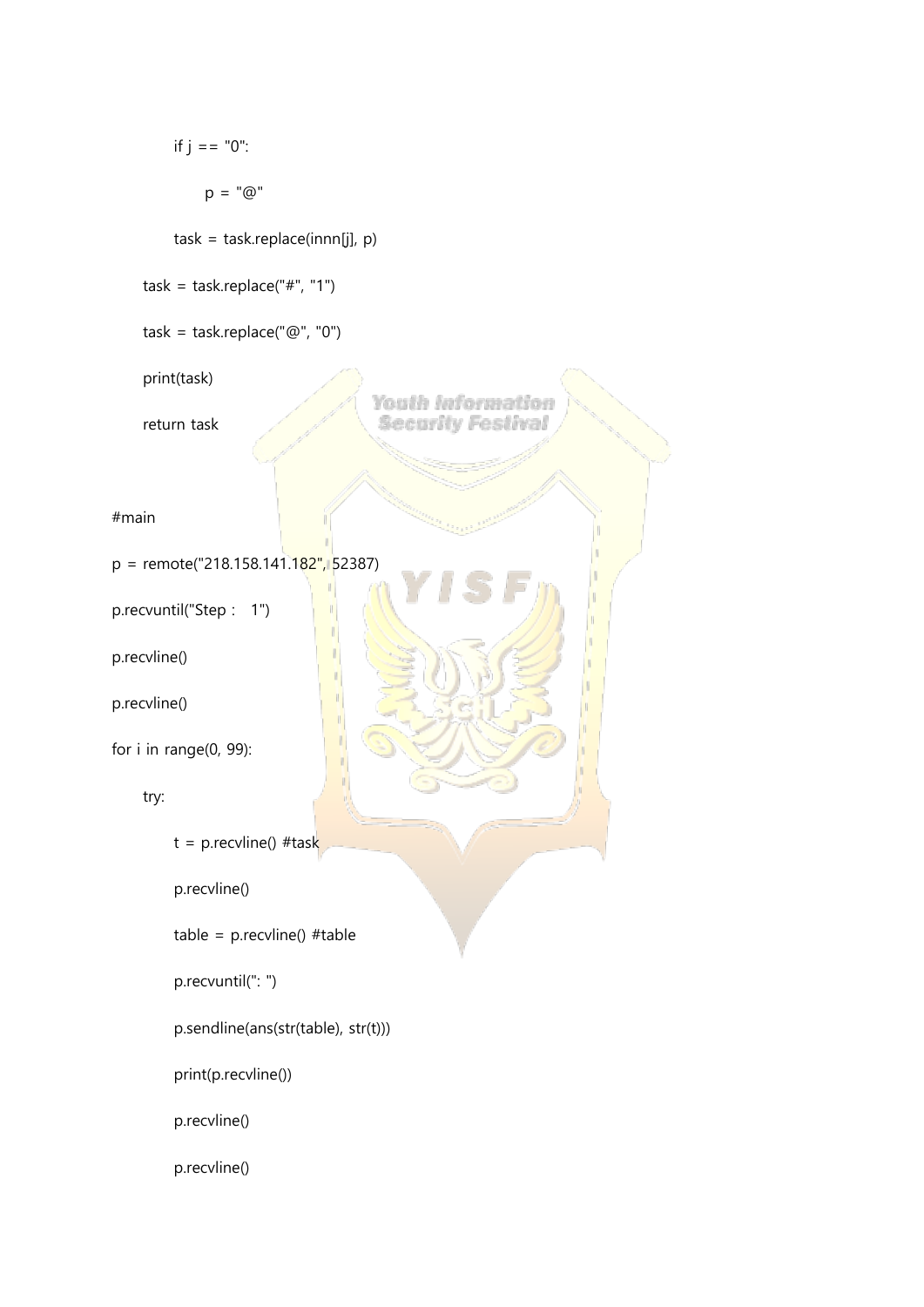p.recvline()

print(p.recvline())

print(p.recvline())

except:

p.interactive()

t = p.recvline() #Stage 100

p.recvline()

 $table = p.recylinder()$ 

p.recvuntil(": ")

p.sendline(ans(str(table), str(t)))

p.interactive()

#flag : YISF{Y0u\_make\_table\_WeLL}

## Misc 200

문제 이름

Find First!

문제 설명

Youth Information **Security Festival**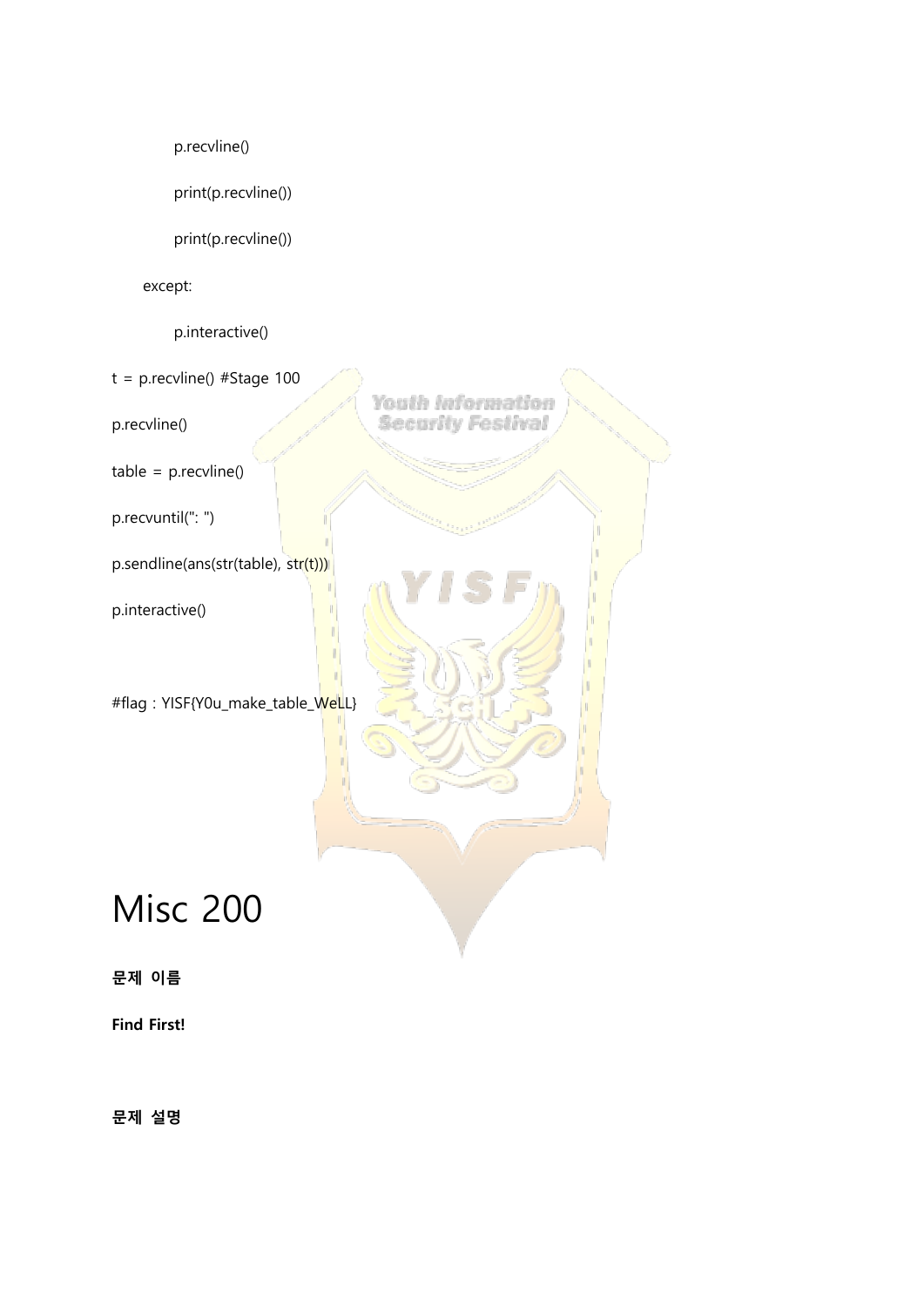처음 기억 기억 시작 시작 이 위치를 가지 않아라!

[설명]

1. 모든 버튼은 전부 한번 씩 눌려야 하고 항상 마지막으로는 F가 눌립니다. 2. 배열의 시작은 왼쪽 위( (x, y)=(0, 0) )이고 x와 y의 값은 0과 양의 정수 입니다. 3. 버튼의 처음 시작 위치를 문제당 1초 안에 찾으십시오. 4. 배열의 행과 열의 크기는 5 이상, 10 이하 입니다. 5.문자는 다음 버튼의 <mark>위치를 나타내고 숫자는 이동</mark> 칸 수를 나타냅니다. 5-1) D = Down, U Securrity Upestinal  $\frac{1}{2}$  Right, L = Left 5-2) Ex) D5 = 아래로 5칸, R3 = 오른쪽으로 3칸 6. 모든 스테이지를 클리어 하면 플래그가 주어집니다.

Python3 solve.py

from pwn import \*

import re

def ddd(e):

```
e = e.replace("b", "")
```
 $e = e$ .replace("\\m'", "")

return e

def cntarr(col): #count element in first line / range of x

 $col = ddd(col)$ 

 $col = col.replace("WWt", "")$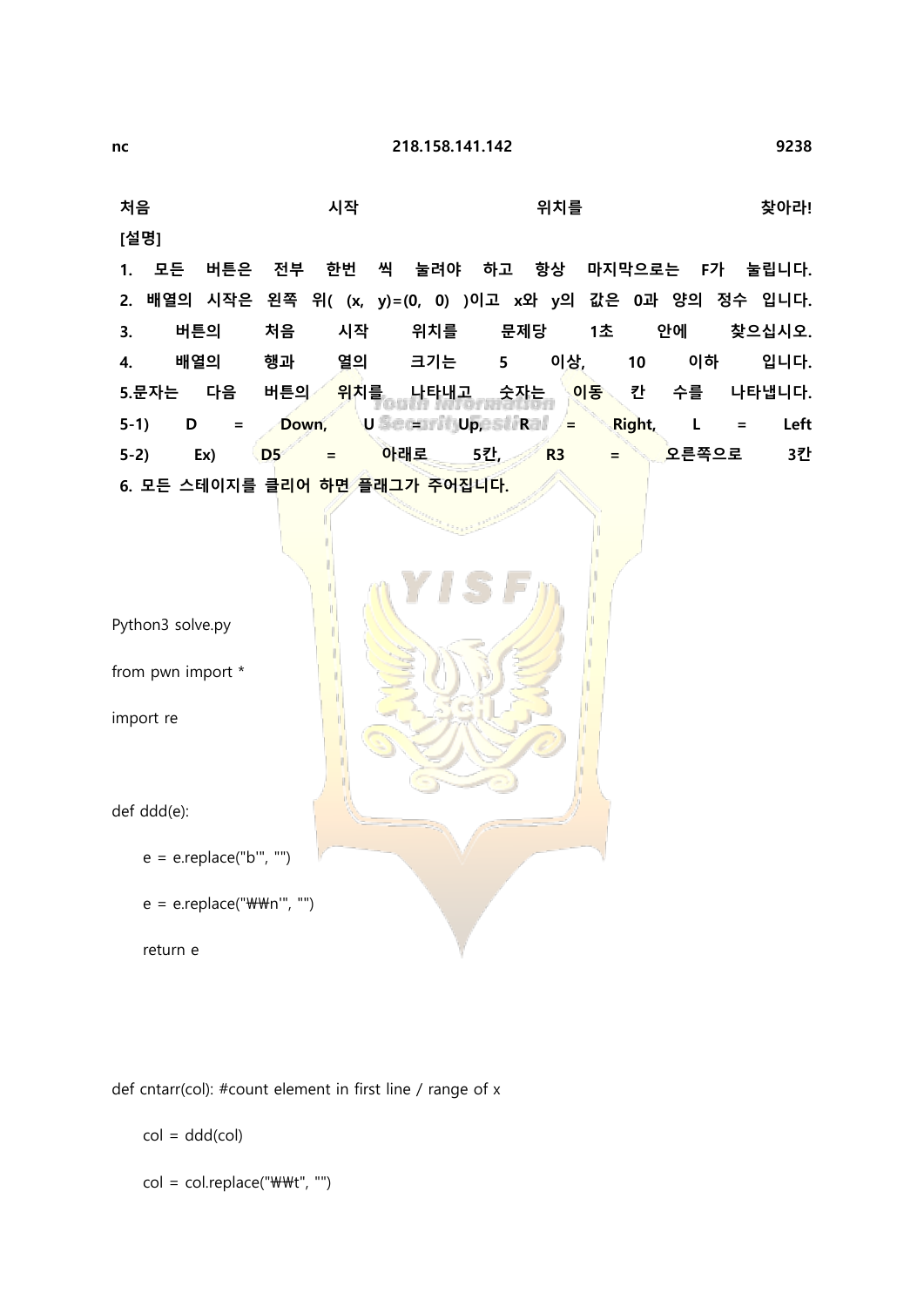```
 col = col.replace("F", "FF")
```
 $col = col.replace("WWr", "")$ 

 $cnt = int(len,col) *0.5)$ 

return cnt

def ans(b, c, d):

Youth Information **Security Festival** 

for o in range(0, d):

 $a[o] = ddd(str(a[o]))$ 

 $a[o] = a[o].replace("WWWt", "")$ 

 $a[o] = a[o].replace("WWr", "")$ 

```
a[o] = a[o].replace("F", "FF")
```

```
aa = a[0]
```
print(a[o])

```
a[0] = \text{re.findall}(r'..,aa)
```
print(a)

now\_x = 0 #F부터 시작할 필요가 없음. (0,0)지점부터 시작

 $now_y = 0$ 

```
overcnt = 1
```
while(overcnt > 0): #시작위치를 찾아내면 루프를 벗어남

#현재 위치가 시작점이 아니라면, 이전 위치를 찾아야함.

#만약 이전 위치가 왼쪽 방향이라면, 왼쪽 방향 n거리 만큼에 Rn이 존재함.

#아래쪽 방향이라면, 아래쪽 방향 n거리 만큼에 Un이 존재함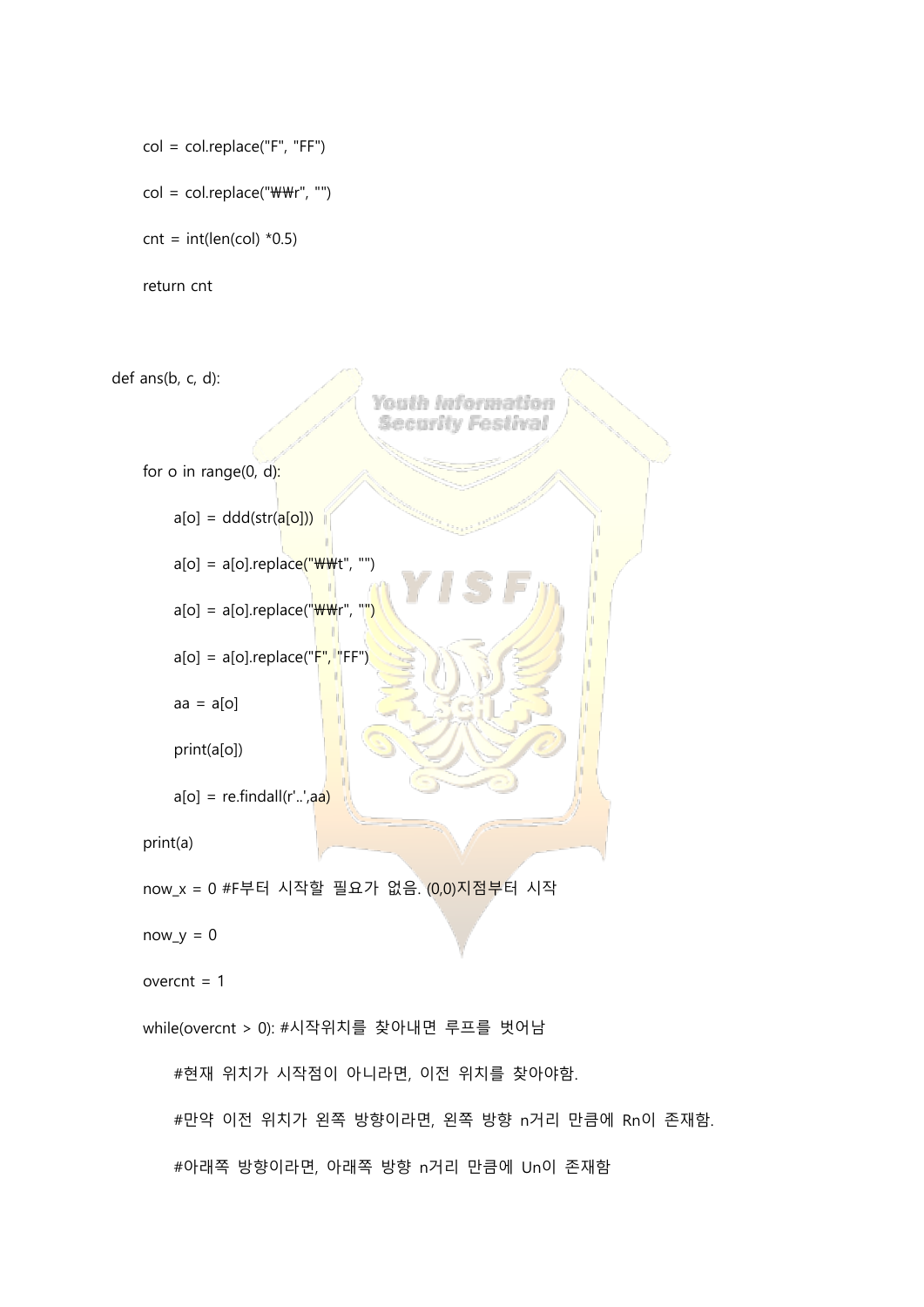for k in range(0, 10): #MAX 10. scan start

 $n = str(k)$ 

```
if now_y > = 0 and now_x > = 0 and a[now_y][now_x+k] = = ("L" + n): #right
         now_x += k #찾은 경우, 현재 위치를 찾은 위치로 이동함
         break
                      Youth Information
if now_y+k < d:
                       Security Festival
    if now_y > = 0 and now_x > = 0 and a[now_y+k][now_x] = = ("U"+n): #down
        now_y += k break
if now x-k \ge 0:
    if now_y > = \frac{0}{2} and \frac{new_x}{x} > = 0 and a[now_y][now_x-k] = = ("R"+n): #left
        now_x -\ge k break
if now_y-k \geq 0:
    if now_y > = 0 and now_x > = 0 and a[now_y-k][now_x] = = ("D"+n): #up
        now_y = k
```
if now x+k < c: #배열 범위를 벗어나면 오류가 나기 때문에, 범위를 지정해주어야함

break

if  $k == 9$ :

overcnt = 0 #모든 방향에 존재하지 않는다면 현재 위치가 시작지점임

 $ax = now_x$ 

 $ay = now_y$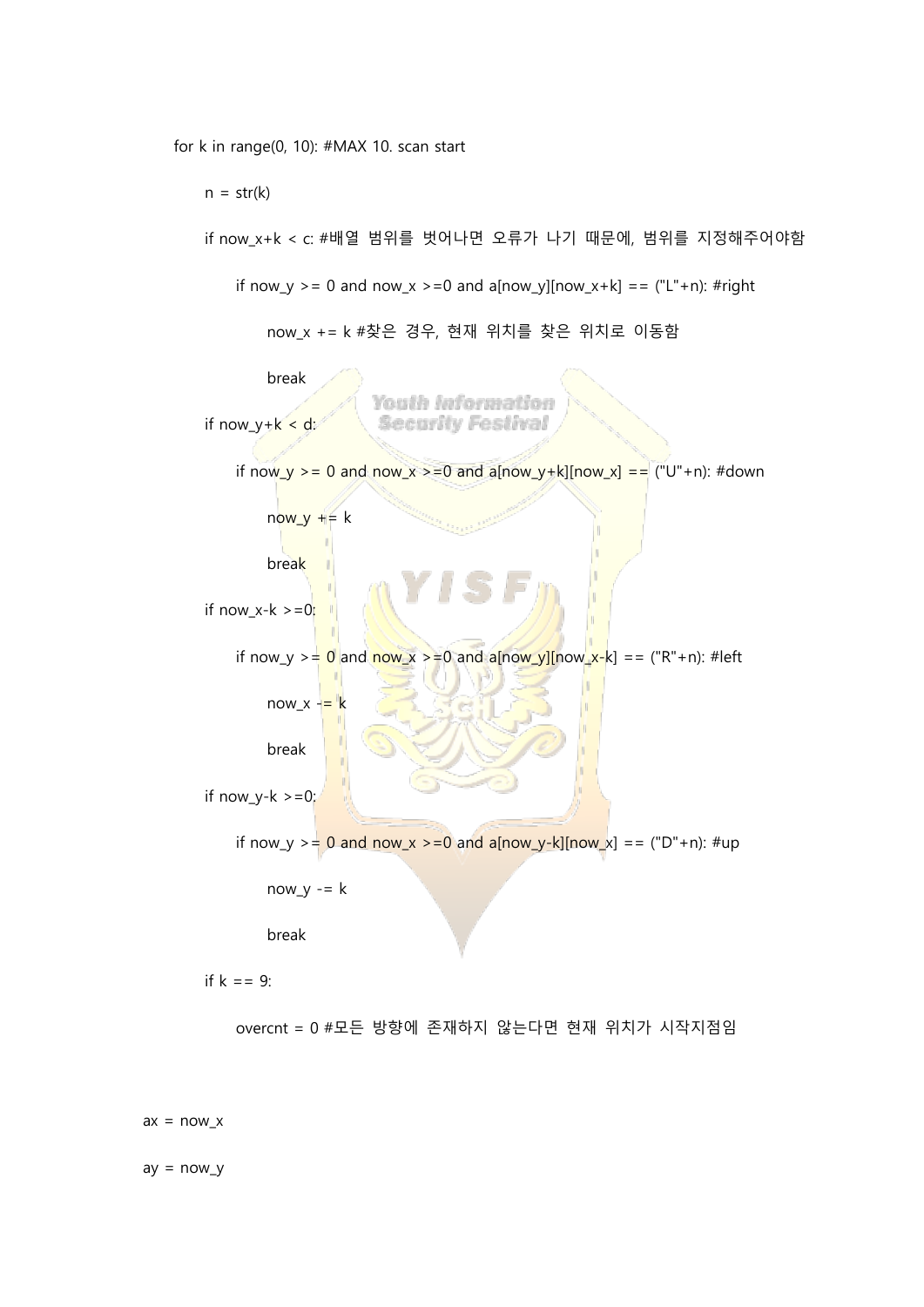print(ax, ay)

return ax, ay

p = remote("218.158.141.142", 9238) Youth Information p.recvuntil("Problem 1\m") **Security Festival** p.recvuntil("Problem 1\m") for m in range(0,99): a= ["0"]\*10  $a[0] = p$ .recvline() print(a)  $count = \text{cntar}(\text{str}(a[0]))$  $c2=1$  for i in range(1, 10):  $a[i] = p$ .recvline()  $c2 + 1$ if  $len(str(a[i])) < 10$ :  $c2 - 1$  break p.recvuntil(": ")  $w, z = ans(a, count, c2)$ 

p.sendline(str(w)+" "+str(z))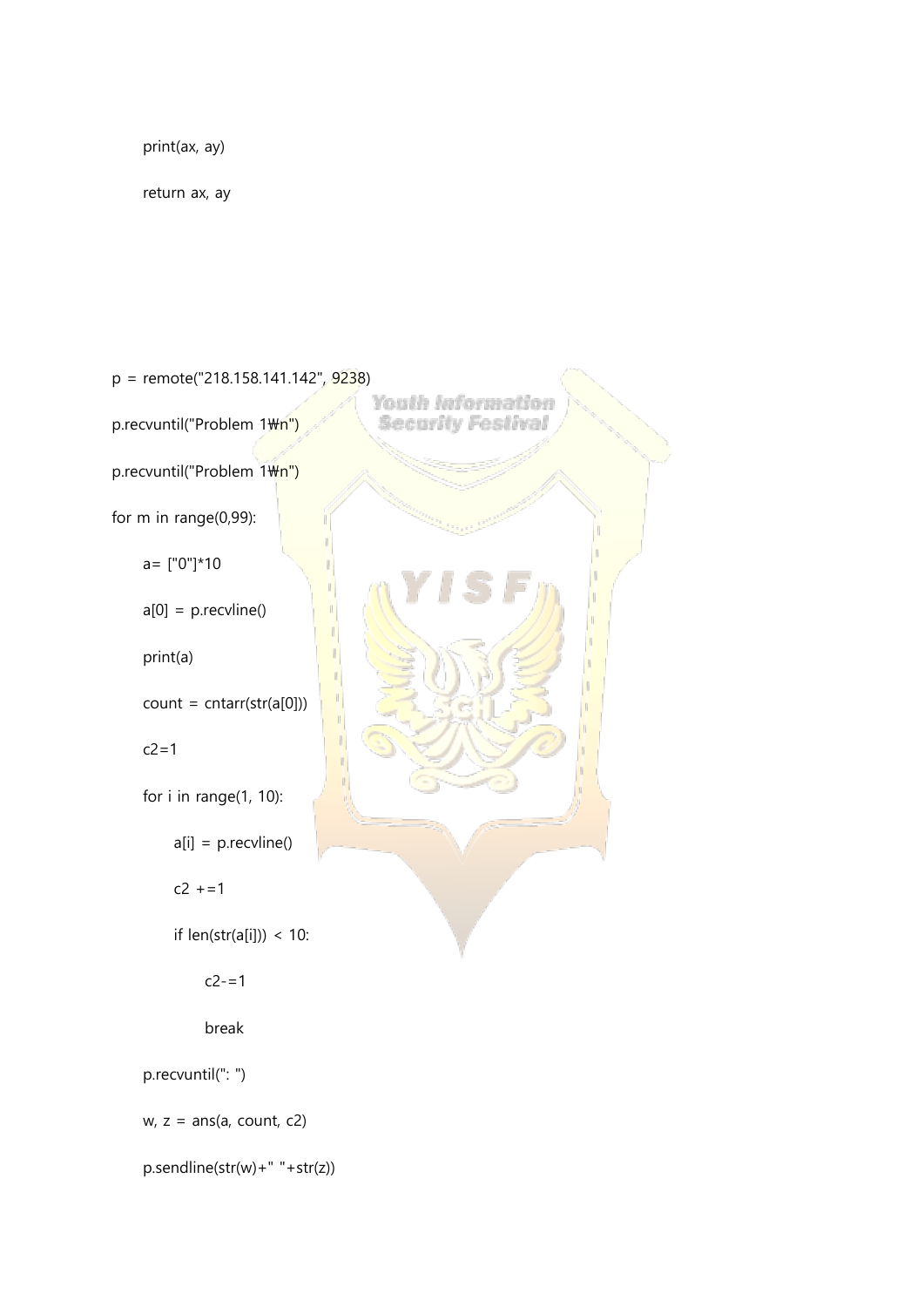print(p.recvline()) p.recvline() print(p.recvline()) #stage 100 a= ["0"]\*10  $a[0] = p$ .recvline() print(a)  $count = \text{cntar}(\text{str}(a[0]))$  $c2=1$ for i in range(1, 10):  $a[i] = p$ .recvline()  $c2 + 1$ if  $len(str(a[i])) < 10$ :  $c2 - 1$  break p.recvuntil(": ")  $w, z = ans(a, count, c2)$ p.sendline(str(w)+" "+str(z)) p.interactive()

#flag : YISF{Y0(\_)\_4r3\_4\_w0nd3rf(\_)l\_pr0gr4mm3r!!}

Youth Information **Security Festival**